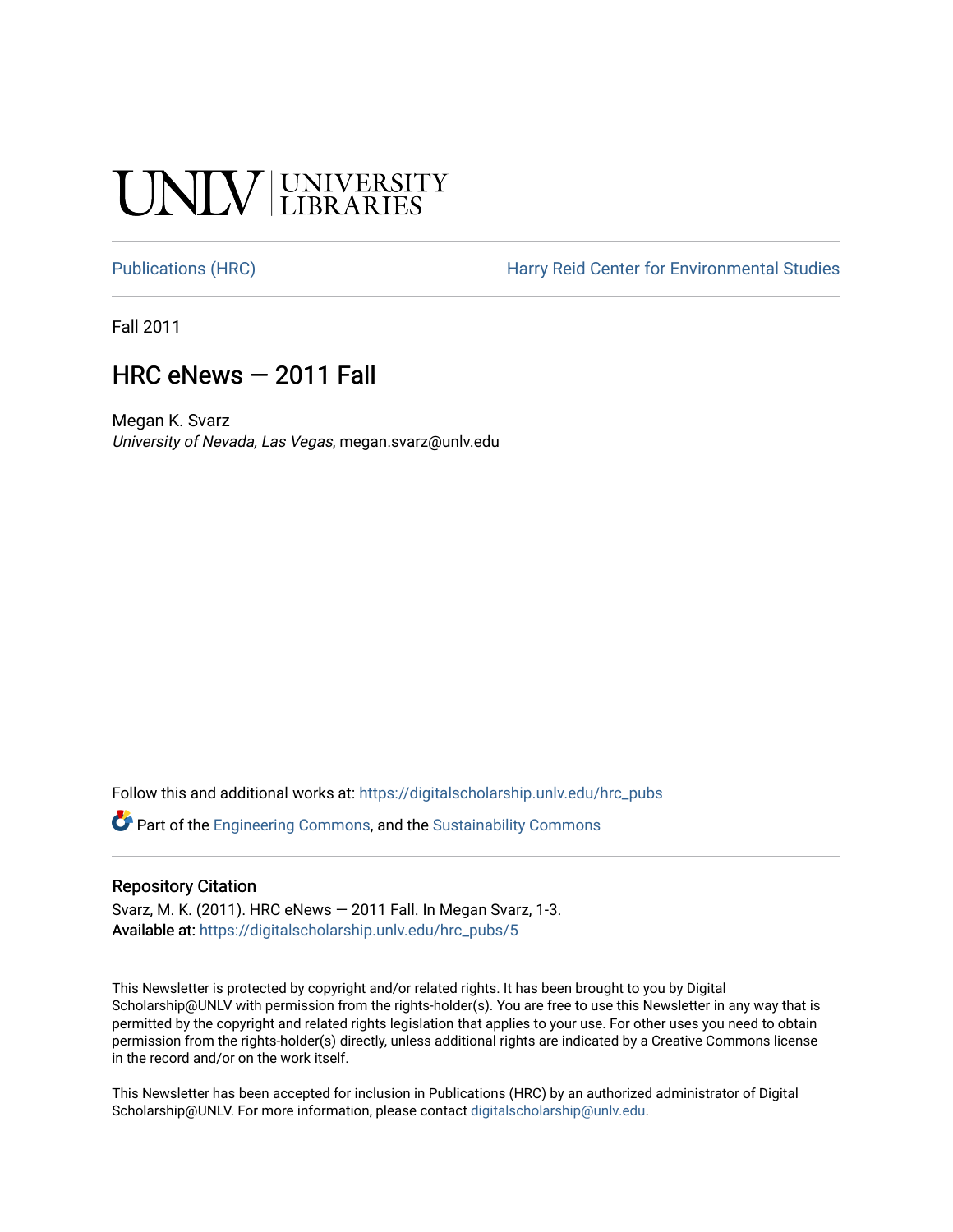# UNIV EARRY REID

#### eNews Fall 2011

### **ACCOMPLISHMENTS & ANNOUNCEMENTS**

Three current students and one former student at the University of Nevada at Las Vegas have won awards in the U.S. Department of Energy's Innovations in Fuel Cycle Research Awards competition.

Ariana Alaniz, an undergraduate student in Mechanical Engineering, has been awarded a first place prize in the category of Waste Forms. Her award-winning research paper, "Structure Studies on Lanthanide Technetium Pyrochlores as Prospective Host Phases to Immobilize 99-Technetium and Fission Lanthanides from Effluents of Reprocessed Used Nuclear Fuels," was published in the Journal of Nuclear Materials in April 2011.

Erik Johnstone, a Ph.D. student in Radiochemistry, has been awarded a second place prize in the the category of Advanced Materials. His award-winning research paper, "Synthesis and Structure of Technetium Trichloride," was published in the Journal of the American Chemical Society in October 2010.

Edward Mausolf, a Ph.D. student in Radiochemistry, has been awarded a second place prize in the category of Waste Forms. His award-winning research paper, "Characterization of Electrodeposited Technetium on Gold Foil," was published in the Journal of the Electrochemical Society in January 2011.

Gregory Schmidt, a former master's degree student in Nuclear Engineering, has been awarded a first place prize in the category of Used Fuel Disposition. His award-winning research paper, "Incorporating Actinide Sorption in Models of TRISO Repository Performance," was presented at the International High-Level Radioactive Waste Management Conference in April 2011. The research was performed and the paper was written while Schmidt was at UNLV. He is currently a master's degree student in the Samuel Curtis Johnson Graduate School of Managementat Cornell University.

#### **Events**



#### **UNLV Renewable Energy Roundtable Series** 5:30 PM - 7:30 PM in SEB

1311 The topic will be Utility **Scale Solar Development Today and Tomorrow** 



#### **We Will Survive Closing Reception and silent** auction

All work featured in the exhibition will be available for bidding. Proceeds will directly support the UNLV Barrick Museum.

#### Contact

HRC eNews is a monthly electronic newsletter to keep individuals informed about developments at the Harry Reid Center for Environmental Studies, located on the campus of the University of Nevada, Las Vegas. Current and past issues of HRC eNews are available online. Editor: Megan ludice.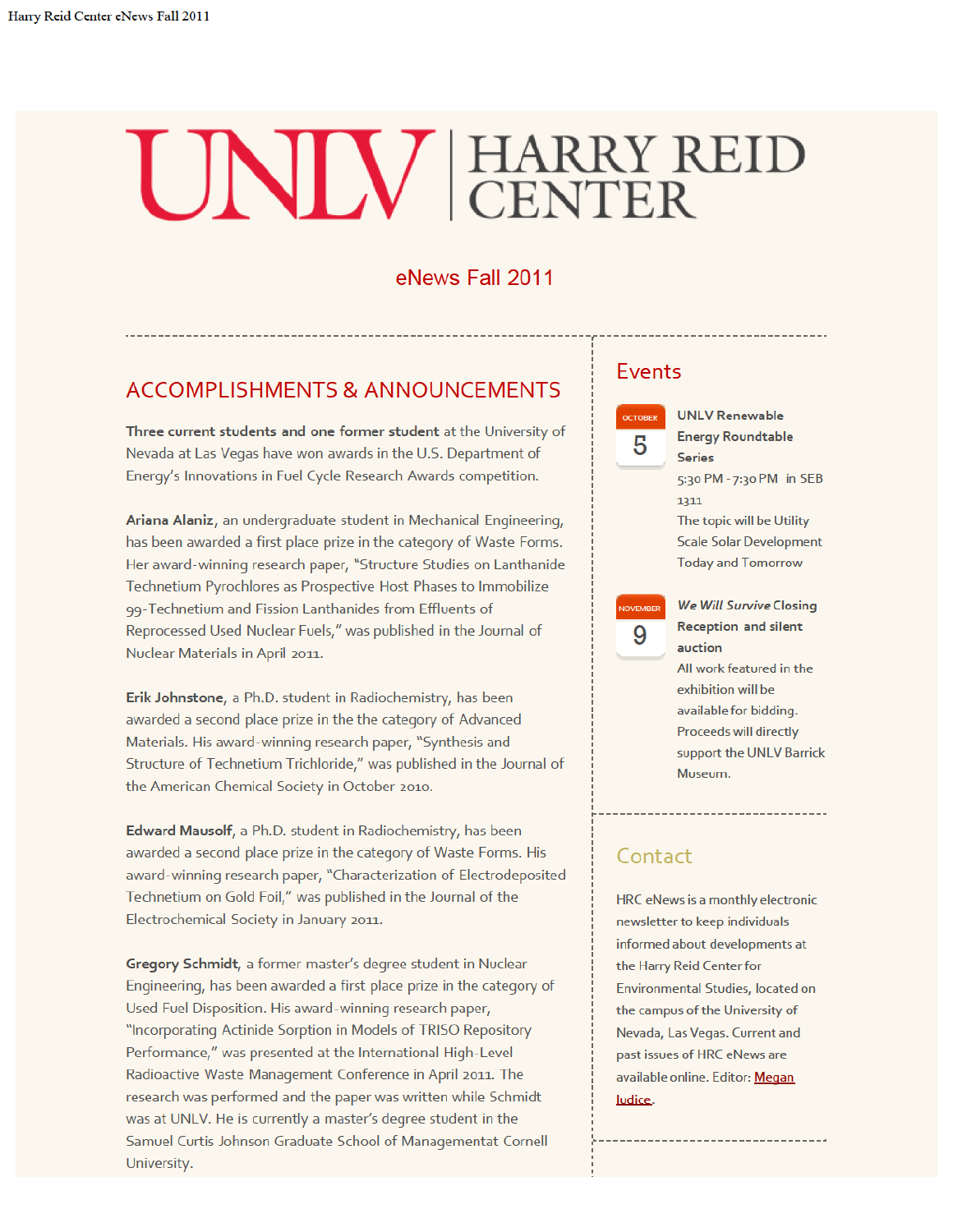The program awarded 26 prizes in 2011 for student publications and presentations relevant to the nuclear fuel cycle. In addition to cash awards, winning students will have a variety of other opportunities including presenting their winning publication during the American Nuclear Society Winter meeting, participating in an Innovators' Forum, and participating in the DOE Office of Fuel Cycle Technologies Annual Meeting.

For more information on the Innovations in Fuel Cycle Research Awards program, visit http://www.fuelcycleinnovations.org.

Kathy Lauckner was invited to speak to the National Property Managers and Realtors from Southern Nevada. Mr. George Trombley, Chapter President, was a past student of Kathy's Lead Paint Inspector Class and chose to stay in touch and ask for an informational session for their July meeting held at the Palace Station.

UNLV-HRC Radiochemistry Laboratories recently became a partner of the Advanced Test Reactor National Scientific User Facility at the Idaho National laboratory as a part of a National Energy Collaboration. Currently HRC has received two tasks for work on the TEM as a part of this agreement. The PI's involved are in the current tasks are Dr. Todd Allen from the University of Wisconsin-Madison and Drs. Longzhou Ma and Gary Cerefice here at UNLV.

Ken Czerwinski received an NSTec task project for \$190k entitled, Development of Synthetic Urban Matrix for Nuclear Forensics Analysis.

Denis Beller's proposal, "3138: Actinide Foil Production for MPACT Research (FC-5: Materials Protection, Accountancy, and Controls Technologies)" was selected for award by the Nuclear Energy University Programs (NEUP). They are funding his proposal in the amount of \$156,897.

#### **EVENTS**

#### **UNLV Renewable Energy Roundtable Series**

The UNLV Renewable Energy Roundtable Series will be held from 5:30 PM - 7:30 PM on Wednesday, October 5, 2001, in SEB 1311. The topic will be Utility Scale Solar Development Today and Tomorrow Speakers: Ken Borngrebe - First Solar Michael Lichtenfeld - FRV Don Reid - Solar Trust America Sponsored by UNLV Renewable Energy Education Programs and the Urban Sustainability Initiative

#### Forward this to a friend